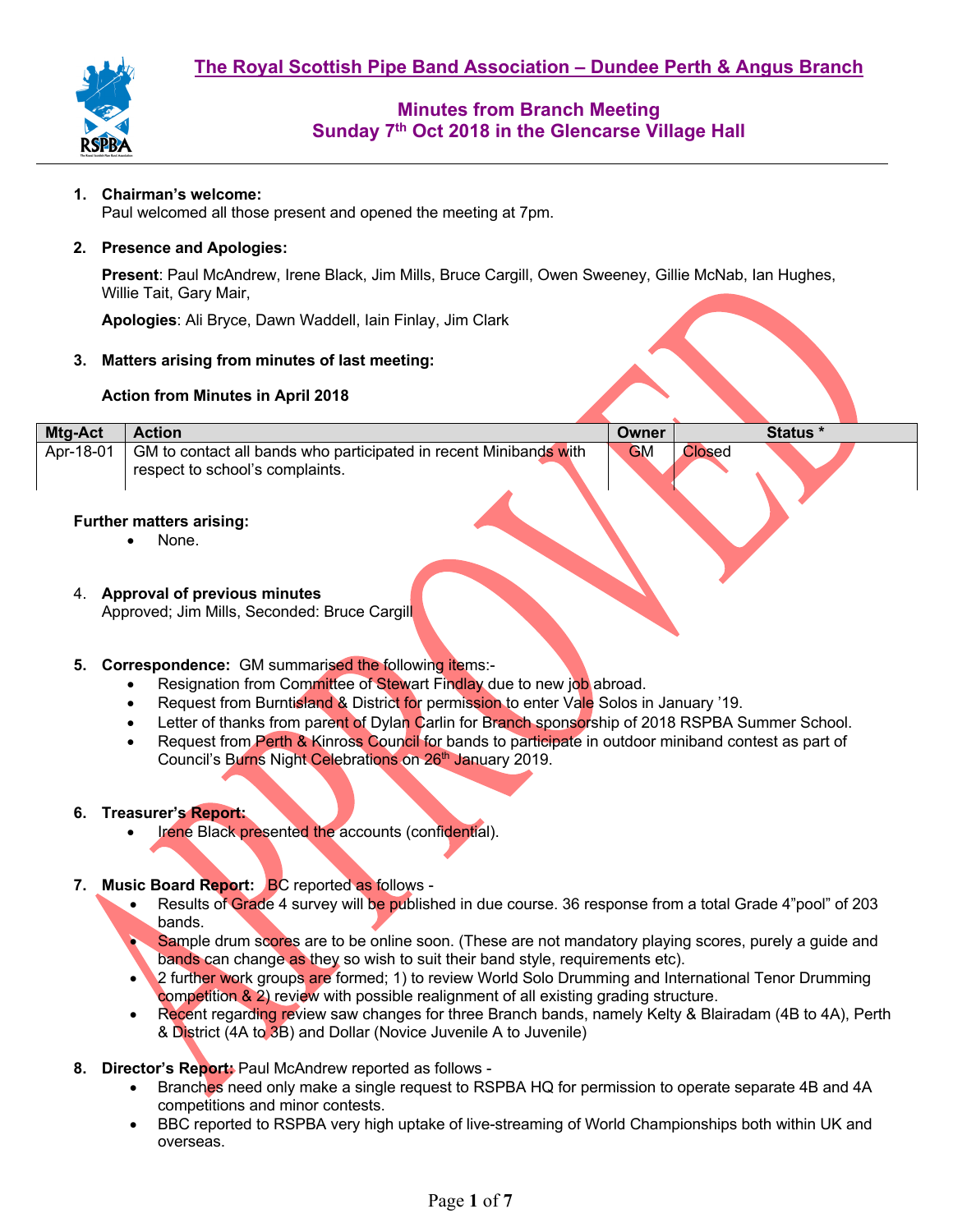

- RSPBA have granted permission for Benarty Events Group to host "Juvenile" Championship as part of the Lochore pipe band contest in 2019. GM to liaise with Lochore Secretary to progress.
- The Music Board are reviewing what options there may be to return "Worlds" to a 1-day event in 2020.
- 1-day Worlds immediately raises issue of too few Directors to run the event.
- HQ restoration may be delayed by 6-months.
- Branch bands are reporting that there is no correspondence from RSPBQ HQ reminding to return Championship trophies.
- All RSPBA Articles of Association & Standing Orders have been reviewed during 2018 to highlight anomalies or possible mis-interpretation.

#### **9. Education**

- The 2018 SQA programme is now underway in the Branch. Agreement from all thos present to set course fee at £40 per student. (£35 pass-through SQA costs + £5 Branch hosting fee).
- Paul McAndrew intimated that he had resigned with immediate effect from the Education Board.

#### **10. Media Report:**

- **Branch Website:** All website change request / input / updates can be emailed at any time to the Branch **Secretary**
- **Branch Facebook page**: This medial format continues to be a successful route for information sharing. Requests by bands for information onto the Branch Facebook page can be made David Hunter (Central Scotland RAF Pipes & Drums) or via the Branch Secretary.
- PMcA demonstrated a conferencing facility, "Go To Meeting" that could be made available to Branches if interested. As well as video conference, this applications has capability to record meeting and provide audio transcription. GM to contact Branches to find out who may be interested and willing to share Licence costs.

#### **11. AOCB:**

- GM to liaise with RSPBA (George Wood) to help produce a new compiling spreadsheet for use at Branch contests.
- GM to contact Cupar Highland Games who have requested a date of 16<sup>th</sup> June for a contest.
- Agreement around the room to increase Branch Solo entry fees to £5 per entry with a cap at £15 per competitor.

# **12. New Action Items**

| Mtg-Act   | <b>Action</b>                                                      | <b>Owner</b> | Status * |
|-----------|--------------------------------------------------------------------|--------------|----------|
| Oct-18-01 | Reply to Burntisland & District re Vale Solos - entry criterion to | <b>GM</b>    | Open     |
|           | remain as is i.e. within geographical limits or members of Branch  |              |          |
|           | bands.                                                             |              |          |
| Oct-18-02 | Reply to P&KC re interest in outdoor Minibands competition in      | GM.          | Open     |
|           | Perth on 26th January 2019.                                        |              |          |
|           |                                                                    |              |          |
| Oct-18-03 | PayPal threshold limit reached; result in money cannot be moved    | <b>GM</b>    | Open     |
|           | out of PayPal account. Involvement with RSPBA Chairman to try to   |              |          |
|           | resolve.                                                           |              |          |
| Oct-18-04 | Permission granted from RSPBA for Benarty Events Group to hold     | GM           | Open     |
|           | Juvenile Championship event as part of the Lochore 2019 pipe       |              |          |
|           | band contest. GM to contact group Secretary to progress.           |              |          |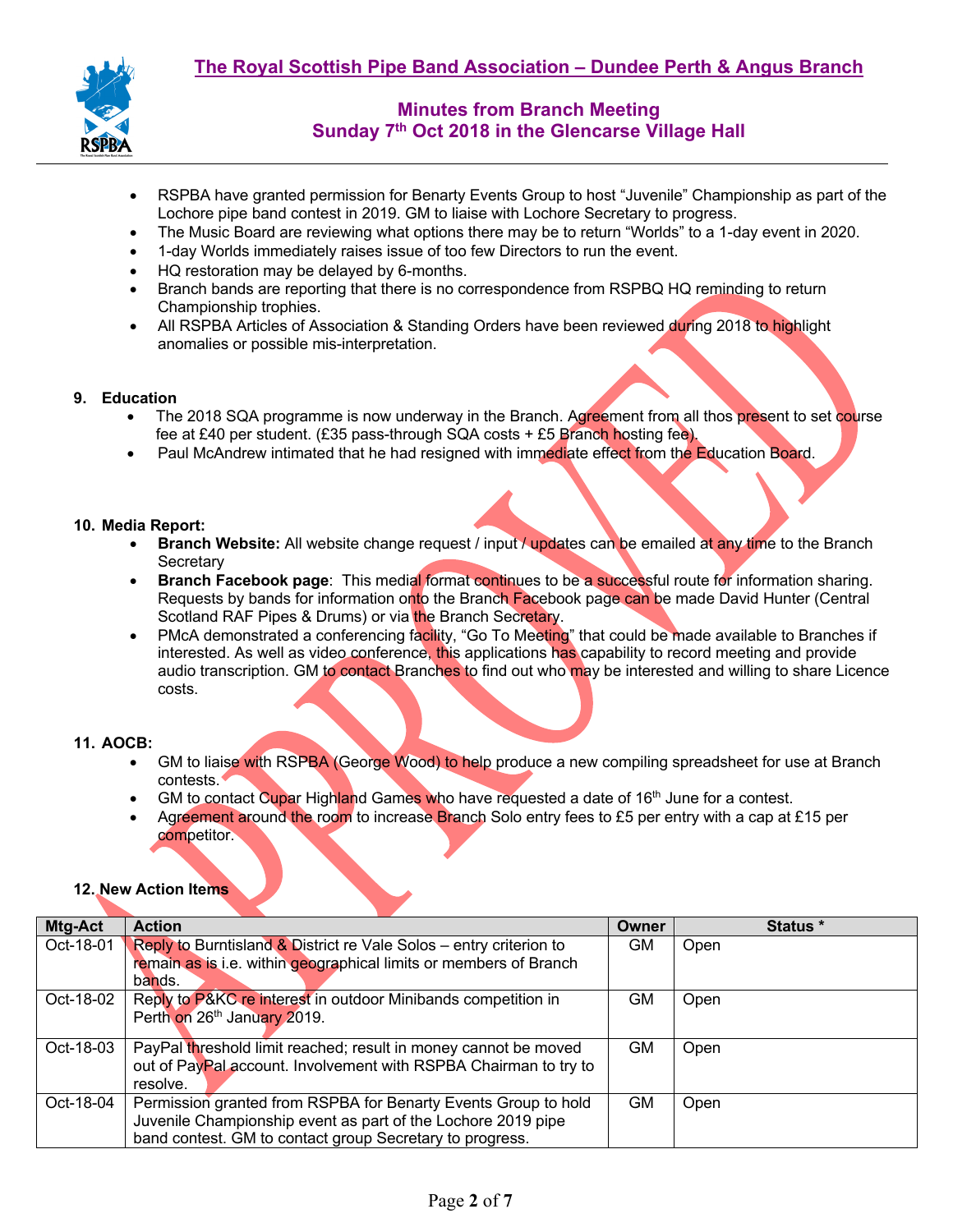

| Oct-18-05 | Branch require new spreadsheet for compiling at Minor contests.<br>GM to contact George Woods requesting how best to progress.                                                                                | <b>GM</b> | Open |
|-----------|---------------------------------------------------------------------------------------------------------------------------------------------------------------------------------------------------------------|-----------|------|
| Oct-18-06 | Cupar Highland Games have requested permission to hold a pipe<br>band contest on Sunday 16 <sup>th</sup> June 2019. GM to contact Games<br>Secretary to discuss.                                              | <b>GM</b> | Open |
| Oct-18-07 | Outreach costs agreed at October '18 meeting to be £40 per<br>student. E-mail to go to all participating band Secretaries to advise<br>the invoice will be sent to band, not to individuals (all as per 2017) | GM.       | Open |
| Oct-18-08 | GM to distribute Branch Solos entry forms                                                                                                                                                                     | <b>GM</b> | Open |

## **13. Next Branch Meeting Date(s):**

**Branch Meetings** 4<sup>th</sup> November (AGM) 2<sup>nd</sup> December

The meeting closed at 21:30.

# **ARCHIVED ACTIONS**

#### **Actions from minutes in December 2015**

| <b>Mtg-Act</b> | <b>Action</b>                                                 | <b>Owner</b> | Status *                           |
|----------------|---------------------------------------------------------------|--------------|------------------------------------|
| Dec-A1         | GM to review wording of potential intro of rules in line with | Gary         | 8.10 CLOSED – uploaded online with |
|                | comments received from Perth & District. Draft rules          |              | branch rules                       |
|                | circulated by GM 30.11.16. $12.3.17 -$ insufficient time to   |              |                                    |
|                | discuss at previous meeting. PMcA summarised                  |              |                                    |
|                | Constitution states rules to be avail on website; once        |              |                                    |
|                | adopted this will be made available online. Proposed by       |              |                                    |
|                | Bruce Cargill, seconded by Gillie McNab.                      |              |                                    |

## **Actions from minutes in December 2016**

| Mtg-Act | <b>Action</b>                                               | Owner | Status *                               |
|---------|-------------------------------------------------------------|-------|----------------------------------------|
| Dec-AA3 | Perth Games 13.8. 17 – awaiting conf if event will go ahead | Gary  | CLOSED. Event did not go ahead.        |
|         | as a contest or with guest bands only. GM to approach       |       | 2018 event to take place at an         |
|         | new Games Secretary to seek clarification; everyone keen    |       | alternative venue (Perth Racecourse).  |
|         | to see this contest remain, $12.2.17$ – PMcA noted the 2018 |       |                                        |
|         | event due to fall on the day before the Worlds. 12.3.17 -   |       |                                        |
|         | GM submitted online enquiry to Games website; awaiting      |       |                                        |
|         | response. Ali Bryce advised of recent meeting outlining     |       |                                        |
|         | proposal to run similar event to last year (no comp).       |       |                                        |
| Dec-AA4 | Inclusion of additional column on branch contest            | Gary  | OPEN $8.10$ – purely as an exercise to |
|         | spreadsheet to include Major results for comparison         |       | see if we wish to pursue for 2018.     |
|         | exercise. Action Gary Mair to progress spreadsheet update   |       | 04.02.18 - CLOSED                      |
|         | and do a measurement for this year's results.               |       |                                        |
|         | 04.02.18 - Branch Championships shall only comprise of      |       |                                        |
|         | minors held within Branch area.                             |       |                                        |
|         |                                                             |       |                                        |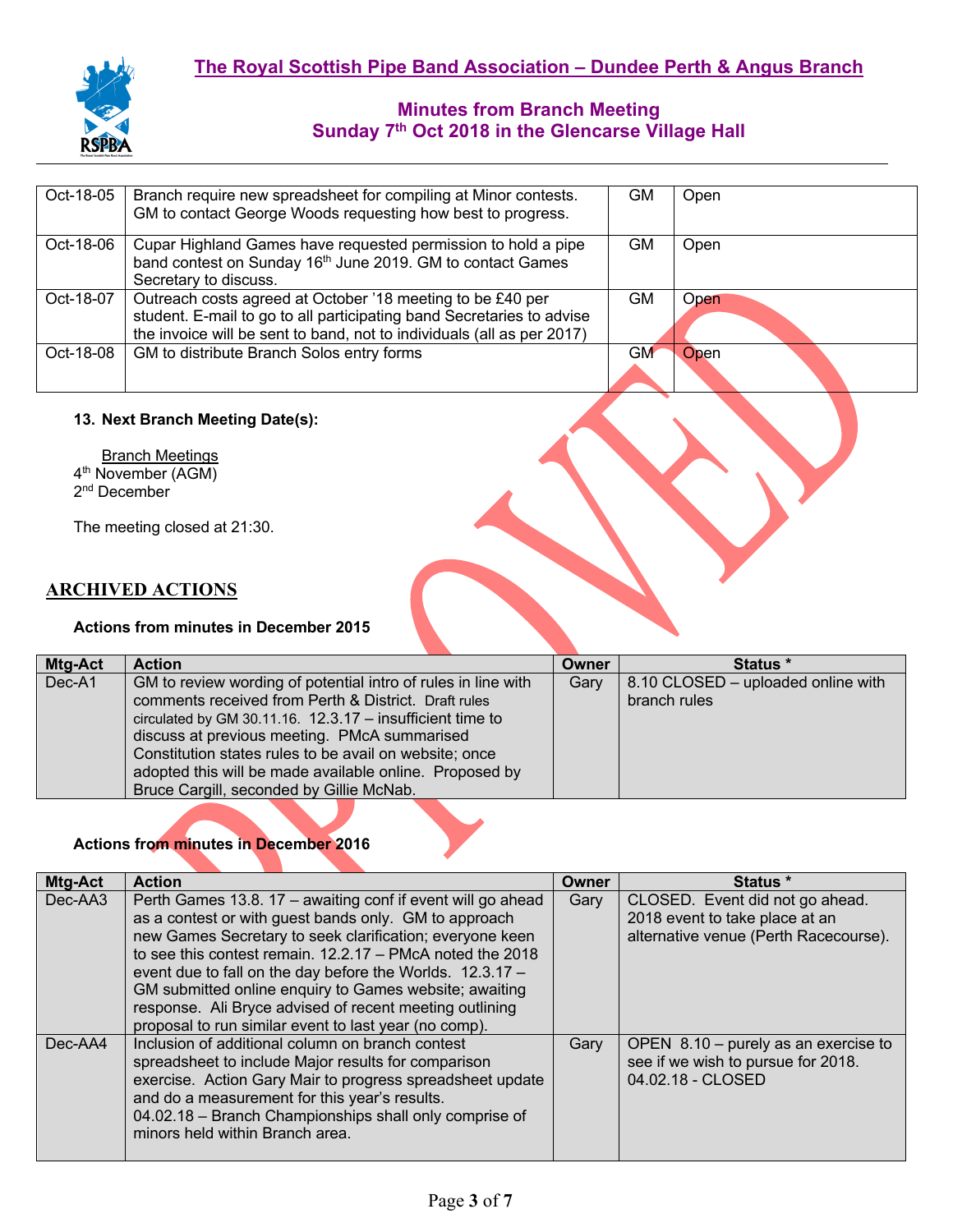

#### **Actions from minutes in March 2017**

| Mtg-Act | <b>Action</b>                                                                                                                                                                                                                                                                                                                                                                                                                                   | Owner                    | Status *      |
|---------|-------------------------------------------------------------------------------------------------------------------------------------------------------------------------------------------------------------------------------------------------------------------------------------------------------------------------------------------------------------------------------------------------------------------------------------------------|--------------------------|---------------|
| Mar-A1  | Dundee Miniband trophy - Gary Mair to obtain from Andrew<br>Downie with a view to sourcing unused shield and have prizewinner<br>names transposed on reverse side / or attempt to straighten.<br>8.10.17 update – returned and awarded again; GM to request from<br>Davidsons Mains to bring to Paisley event. P Brown agreed to<br>sponsor trophy for replacement.<br>11.03.18 – GM to collect trophy from D/Mains at L&B Solos                | <b>GM</b>                | Closed        |
| Mar-A9  | Gary Mair to approach Common Good Fund and ascertain status.<br>8.10.17 update - this was specifically carried out for the Dundee<br>contest and was awarded.                                                                                                                                                                                                                                                                                   | <b>GM</b>                | <b>CLOSED</b> |
| Mar-A12 | Consideration to circulate MAP guidance document to Branch.<br>30.4.17 GM searched under 'Learning' but unable to locate. GM to<br>submit request to HQ (or Paul Brown). PMcA to scan as one<br>document and Jason Lafferty to upload thereafter.<br>8.10.17 update - Paul McAndrew advised unable to locate original<br>MAP document. Issue with copyright previously so was removed<br>from website.                                          | <b>GM</b>                | <b>CLOSED</b> |
| Mar-A13 | Paul McAndrew and Gary Mair to finalise SQA qualifications<br>programme.<br>30.4.17 – GM confirmed email circulated 13.3.17 with dates and<br>initial outline. Awaiting further information from Tam Brown (with a<br>view to possibly compressing to single days rather than whole<br>weekends). GM confirmed numbers required ASAP from each<br>band (with RSPBA band number and instrument stipulated).<br>8.10.17 - SQA programme underway. | <b>PMcA</b><br><b>GM</b> | <b>CLOSED</b> |

# **Actions from Minutes in April 2017**

| <b>Mtg-Act</b> | <b>Action</b>                                                                                                                | Owner       | <b>Status</b> * |
|----------------|------------------------------------------------------------------------------------------------------------------------------|-------------|-----------------|
| Apr-A1         | Guidance expected to go online for prescribed tunes.                                                                         | BC.         | <b>CLOSED</b>   |
|                |                                                                                                                              |             |                 |
| Apr-A2         | World solo drumming qualifier - PMcA to follow-up with Paul Brown                                                            | <b>PMcA</b> | <b>CLOSED</b>   |
|                | re. dates and proposals for 2018.                                                                                            |             |                 |
|                | 8.10.17 update – Paul McAndrew confirmed event had moved to<br>Kingdom Solos; awaiting confirmation of a date (usually last) |             |                 |
|                | Saturday in March or first Saturday in April – awaiting venue                                                                |             |                 |
|                | availability confirmation from Paul Brown).                                                                                  |             |                 |
|                | 04.02.18 – date confirmed as $10^{th}$ March 2018 at Lochgelly High                                                          |             |                 |
|                | School                                                                                                                       |             |                 |
| Apr-A3         | Child Protection - RSPBA guidance to bands update.                                                                           | <b>PMcA</b> | <b>CLOSED</b>   |
|                | 8.10.17 – original action to be closed and new action to be opened                                                           |             |                 |
|                | under 'Safe Guarding' to include vulnerable adults.                                                                          |             |                 |
|                | 04.02.18 - RSPBA Chief Executive has now signed-off policy;                                                                  |             |                 |
|                | RSPBA website now has link to Disclosure Services, an umbrella                                                               |             |                 |
|                | body processing Discolsure applications and PVG membership.                                                                  |             |                 |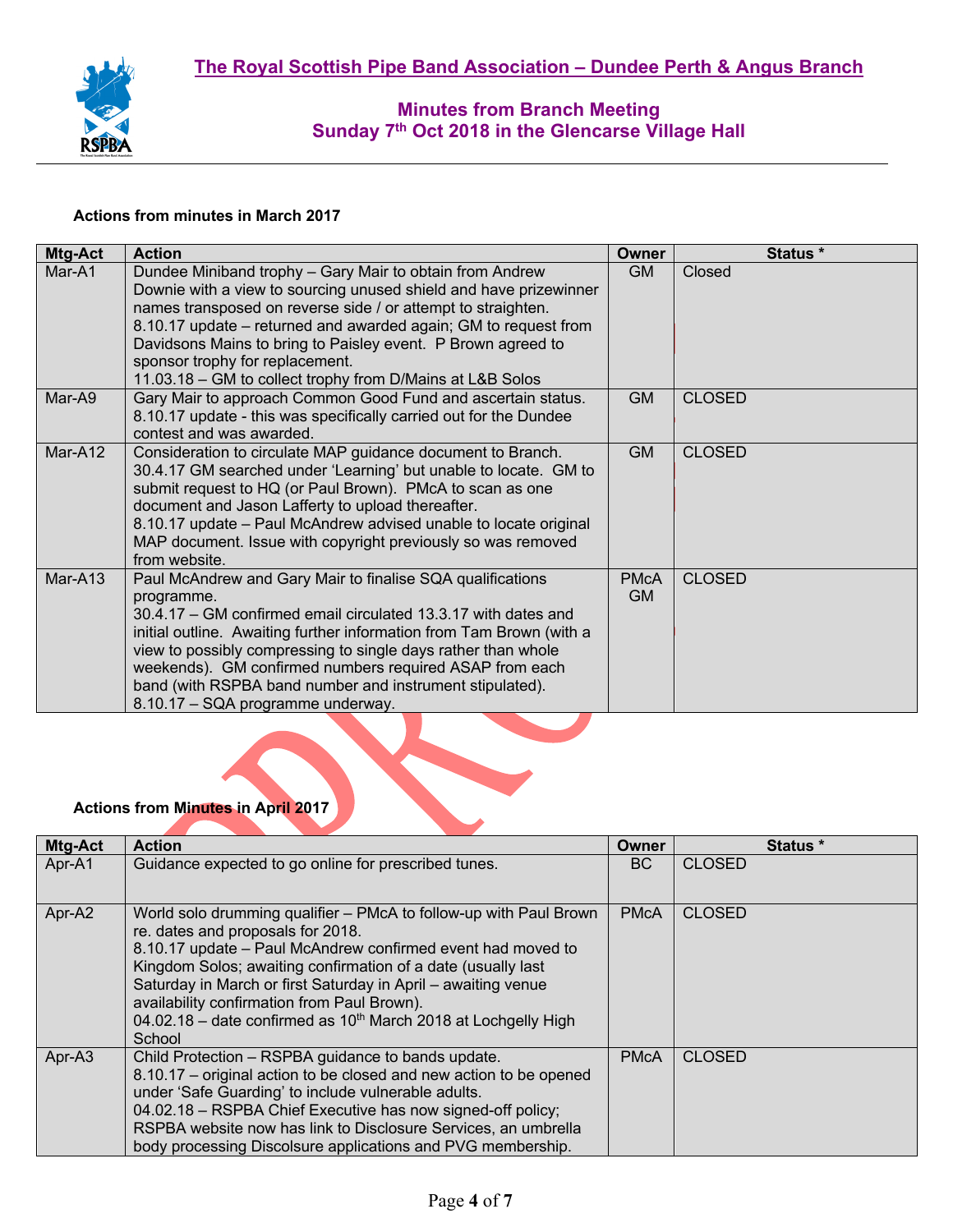

| Apr-A5 | DPA Branch fund-raising concert – confirmation of date,                      | <b>PMcA</b> | <b>CLOSED</b>            |
|--------|------------------------------------------------------------------------------|-------------|--------------------------|
|        | establishment of working group and general update on progress.               |             |                          |
|        | 8.10.17 - No further progression due to lack of venue to date; Fife          |             |                          |
|        |                                                                              |             |                          |
|        | Police opting to go to Bucksburn contest instead as we were unable           |             |                          |
|        | to firm up a Saturday date. Paul McAndrew expressed wish to                  |             |                          |
|        | revisit for 2018 with a different band (around a Grade 1 band not            |             |                          |
|        | necessarily in the Branch), and look to develop a juvenile concert           |             |                          |
|        | band. Nicola Liddell stated it was Perth and District Pipe Band's            |             |                          |
|        | 125 <sup>th</sup> year next year so would be keen to see them involved. Paul |             |                          |
|        | McAndrew to review dates and approach bands thereafter on                    |             |                          |
|        | shared profit basis.                                                         |             |                          |
|        | 04.02.18 - "Closed" as too many other commitments during 2018.               |             |                          |
| Apr-A6 | AGM (5.11.17) arrangements.                                                  | GM/P        | <b>CLOSED</b>            |
|        | 8.10.17 update - venue: Glencarse, 6.30pm for 7.00pm (6pm                    | McA         |                          |
|        |                                                                              |             |                          |
|        | 04.02.18 - AGM took place as planned at Glencarse                            |             |                          |
| Apr-A7 | Summary of Mini-band contest feedback on formation etc.                      | <b>GM</b>   | CLOSED – to be discussed |
|        |                                                                              |             | under 'correspondence'   |
|        | committee meeting to take place prior to AGM).                               |             |                          |

## **Action from Minutes in October 2017**

| Mtg-Act | <b>Action</b>                                                                                                                                                                                                                            | Owner                    | Status *      |
|---------|------------------------------------------------------------------------------------------------------------------------------------------------------------------------------------------------------------------------------------------|--------------------------|---------------|
| Oct-A1  | Minibands contest - Orkney Pipe Band to perform last to take in to<br>consideration any travel delays.<br>04.02.18 - Online entries now available; awaiting Orkney entry.                                                                | <b>GM</b>                | <b>CLOSED</b> |
| Oct-A2  | Dundee Contest - awaiting confirmation of 2018 event from<br>Dundee City Council, including update on grant application.<br>04.02.18 - online entry now available.                                                                       | <b>PMcA</b><br><b>GM</b> | <b>CLOSED</b> |
| Oct-A3  | 2017 event cancellations - Gary Mair to write to bands who are<br>entitled to refunds.<br>11.03.18 - Irene Black has refunds organized.                                                                                                  | <b>GM</b>                | <b>CLOSED</b> |
| Oct-A4  | Gary Mair to write to the RSPBA HQ to request Grade 4A and 4B<br>splits for 2018 season at Branch competitions.<br>04.02.18 - letter submitted to RSPBA HQ; MB approval confirmed<br>at February '18 meeting.                            | <b>GM</b>                | <b>CLOSED</b> |
| Oct-A5  | Any band wishing to be considered for regarding should write to<br>Bruce Cargill prior to 18.11.17 (ideally by the Monday prior to this)<br>in advance of the next Music Board meeting.<br>04.02.18 - MB confirmed no requests received. | <b>ALL</b>               | <b>CLOSED</b> |
| Oct-A6  | Board minutes to be made available online on Branch website.<br>11.03.18 - Paul McAndrew arranging.                                                                                                                                      | <b>PMcA</b>              | <b>CLOSED</b> |
| Oct-A7  | Branch SCQF tutor training - Gary Mair to share grid to Branch<br>bands<br>04.02.18 - Action completed.                                                                                                                                  | <b>GM</b>                | <b>CLOSED</b> |
| Oct-A8  | Gary Mair to provide details of Branch SQA programme to Sarah<br>Rathbone.<br>04.02.18 - Action completed                                                                                                                                | <b>GM</b>                | <b>CLOSED</b> |
| Oct-A9  | Summer school - Irene Black to send Gary Mair Paypal receipt link<br>for refund query.<br>04.02.18 - Action completed.                                                                                                                   | IB/GM                    | <b>CLOSED</b> |
| Oct-A10 | Education – what do members want to see in terms of Education in<br>the Branch?<br>04.02.18 - Action completed                                                                                                                           | <b>ALL</b>               | <b>CLOSED</b> |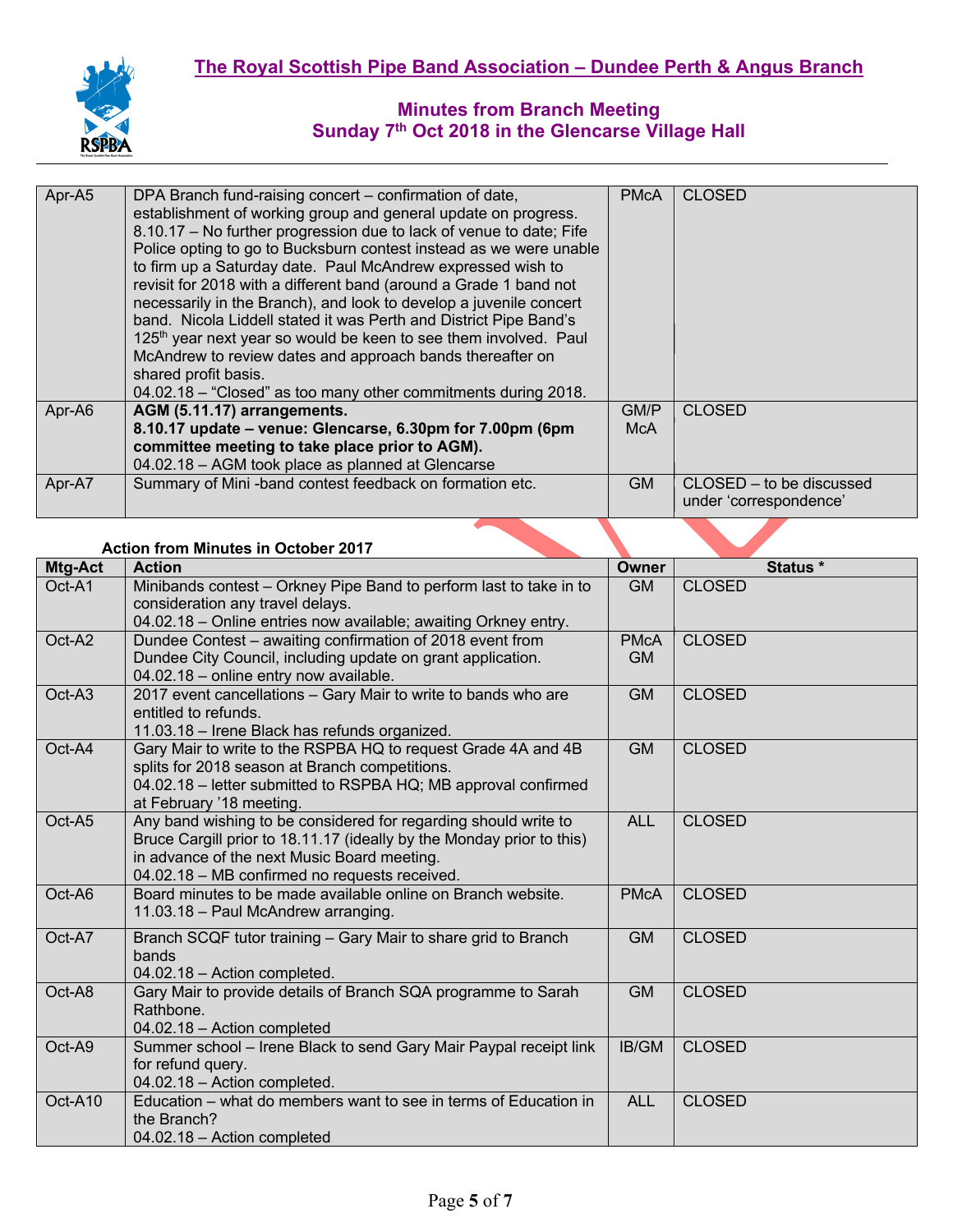

| Oct-A11             | Branch website – Badenoch and Stathspey details to be added.<br>Nicola Liddell to follow-up with Sarah Rathbone.<br>04.02.18 – Action superceded by new action item combining A12 &<br>A13 below. | NL.         | <b>CLOSED</b> |
|---------------------|---------------------------------------------------------------------------------------------------------------------------------------------------------------------------------------------------|-------------|---------------|
| Oct-A12             | Branch website – ensure all bands are sitting in the correct pages<br>as per recent regradings.                                                                                                   |             | <b>CLOSED</b> |
| Oct-A <sub>13</sub> | Branch website - all bands requested to ensure their details are<br>showing accurately.<br>$04.02.18 -$ Action Closed                                                                             | <b>ALL</b>  | <b>CLOSED</b> |
| Oct-A14             | Branch calendar to be updated online. Details of all calendar dates<br>to be circulated to members.<br>04.02.18 - Action completed                                                                | PMcA/<br>GM | <b>CLOSED</b> |
| Oct-A15             | AGM 2016 minutes to be circulated.<br>04.02.18 - Action completed                                                                                                                                 | <b>GM</b>   | <b>CLOSED</b> |
| Oct-A16             | Annual Fees due.<br>04.02.18 - several bands not yet paid however annual fees will be<br>automatically deducted at time of first competition entry.                                               | <b>ALL</b>  | <b>CLOSED</b> |
| Oct-A17             | Branch solo trophies to be returned at AGM meeting.<br>04.02.18 - Action Closed                                                                                                                   | <b>ALL</b>  | <b>CLOSED</b> |

#### **Action from Minutes in February 2018**

| <b>Mtg-Act</b> | <b>Action</b>                                                                                                                                                                                                                                                                                                                                                                                                                                                                                                                                                                                                                 | <b>Owner</b> | Status * |
|----------------|-------------------------------------------------------------------------------------------------------------------------------------------------------------------------------------------------------------------------------------------------------------------------------------------------------------------------------------------------------------------------------------------------------------------------------------------------------------------------------------------------------------------------------------------------------------------------------------------------------------------------------|--------------|----------|
| Feb-A1         | Dundee Outdoor Contest – GM to continue to liaise with Dundee<br>City Council (DCC). Arrangements required for parking, bus<br>parking, re-submission of Applications excluding trade stands, toilet<br>facilities at High School Of Dundee,etc<br>11.03.18 – Parking for Coaches now permitted in Euclid Crescent<br>adjacent to HS of Dundee. Meeting arranged 02.04.18 with TA to<br>review fencing, gazebo positioning etc. DCC confirmed that grant<br>will not be made for this year's event. GM to investigate alternative<br>sponsorship possibilities from Peter Vardy.<br>07.10.18 - No sponsorship for 2018 event. | <b>GM</b>    | Closed   |
| Feb-A2         | Consideration for Adjudicators Review Panel to publish annual<br>review report.<br>11.03.18 – Bruce Cargill to raise at Liaison Meeting.                                                                                                                                                                                                                                                                                                                                                                                                                                                                                      | <b>PMcA</b>  | Closed   |
| Feb-A3         | Check to be made regarding wording on paperwork for Stewards in<br>terms of declaration of "volunteer" (as opposed to "employee").<br>11.03.18 - Paul McAndrew auctioning.                                                                                                                                                                                                                                                                                                                                                                                                                                                    | <b>PMcA</b>  | Closed   |
| Feb-A4         | Gary Mair to remind all bands to check Branch website details for<br>band information accuracy including grading.<br>11.03018 – Email reminder has been sent and item also raised at<br>Branch meetings.                                                                                                                                                                                                                                                                                                                                                                                                                      | <b>GM</b>    | Closed   |
| Feb-A5         | All bands to be encouraged to attend RSPBA AGM or alternatively<br>to permit proxy voting.<br>11.03.18 – 9 bands opted for proxy voting at AGM.                                                                                                                                                                                                                                                                                                                                                                                                                                                                               | <b>GM</b>    | Closed   |